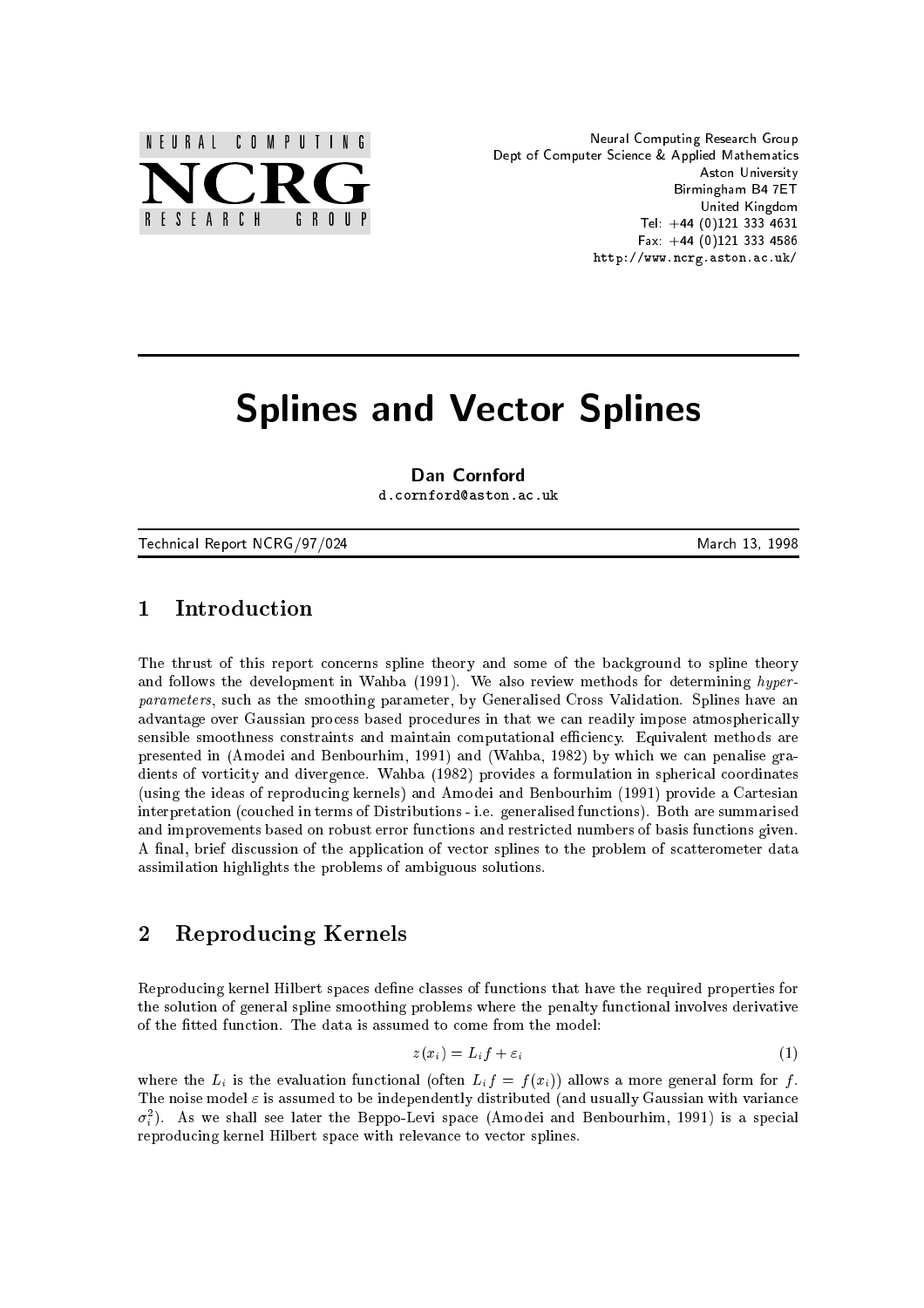Having defined the properties of reproducing kernels (Wahba, 1991) we now need understand what form of kernel will be appropriate. Clearly we will be interested in functions involving derivatives and these functions will have to be continuous. An insight to one formulation of the spline problem comes from Taylors theorem with remainder which states:

$$
f(x) = \left(\sum_{v=0}^{m-1} \frac{x^v}{v!} f^{(v)}(0)\right) + \left(\int_0^1 \frac{x - u_+^{m-1}}{(m-1)!} f^{(m)}(u) du\right)
$$

where  $f(x)$  is a real valued function on  $[0,1]$  with  $m-1$  continuous derivatives and  $f^{(m)}\epsilon L_2[0,1],$ and  $(x_{+})$  means x if  $x \ge 0$  and 0 otherwise. If we now choose a class of functions  $B_m$  satisfying the boundary conditions  $f^{(v)}(0) = 0, v = 0, ..., m - 1$  then if  $f \epsilon D_m$  we have:

$$
f(x) = \left(\int_0^1 \frac{x - u_+^{m-1}}{(m-1)!} f^{(m)}(u) du\right) = \left(\int_0^1 G_m(x, u) f^{(m)}(u) du\right)
$$

where  $G_m(x, u)$  is the Green's function for the problem  $D^m f = g$  with  $D^m$  the  $m^{th}$  derivative (Wahba, 1991).



 $-$  -  $\blacksquare$  . A reminder of the terminology of mappings and functions

If we now denote by  $W_m^-$  the collection of all functions on [0,1] with  $\{J: J \in B_m, J, J, ,..., J^{(m-1)} \text{ ab-} \}$ solutely continuous,  $f^{(m)}\epsilon L_2$ } then  $W_m^0$  is a Hilbert space with square norm  $||f||^2 = \int_0^1$  $_{0}$  (*J*  $'(x)$ *)* ax. Furthermore it can be shown (wahba, 1991) that  $W_m$  is a reproducing kernel Hilbert space, with reproducing kernel:

$$
R(x_i, x_j) = \int_0^1 G_m(x_i, u) G_m(x_j, u) du
$$

It can be observed that the Hilbert space defined by  $W_m$  does not contain the polynomials of degree less than  $m-1$  - in other words they are in the null space. In most applications m is chosen to be small and thus low order polynomials are included in the solution.

Define  $\varphi_v(x) = x^{\tau-1}$  ( $v = 1$ ): for  $v = 1, ..., m$  and denote the m-dimensional space of polynomials spanned by  $\phi_v$  as  $H_0$ . This is a Hilbert space when given the squared norm  $\|\phi\|^2$  =  $\sum_{v=0}^{m-1} ((D^v \phi)(0))^2$  and has reproducing kernel:

$$
R(x_i, x_j) = \sum_{v=1}^m \phi_v(x_i) \phi_v(x_j)
$$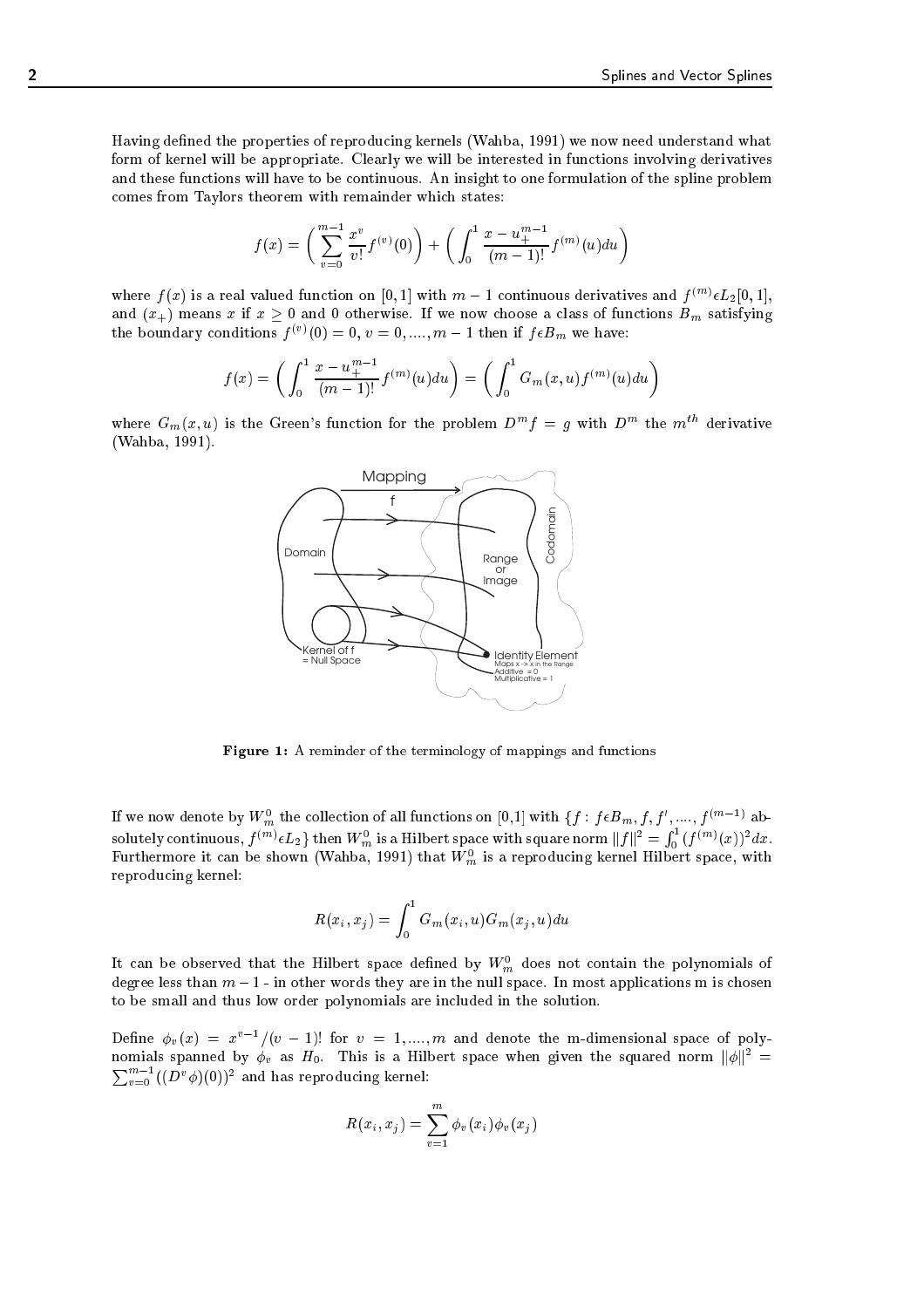Now consider the Sobolev-Hilbert space  $W_m$  given by  $\{f: f, f, \ldots, f^{(m-1)}\}$  absolutely continuous,  $f^{\langle m\rangle}\epsilon L_2$ }. This space includes a more general class of functions than  $W_m^+ ,$  however each element of  $W_m$  has a Taylor series expansion to order m and thus a unique decomposition  $f = f_0 + f_1$ , with  $f_0\epsilon H_0$  and  $f_1\epsilon W_m$ . It can be shown that the two spaces  $H_0, W_m$  are perpendicular and thus:

$$
W_m=H_0\oplus W_m^0
$$

with the square norm  $||f||^2 = \sum_{v=0}^{m-1} ((D^v \phi)(0))^2 + \int_0^1$  $_0$  (*J*  $\left($   $\ldots$  $\right)$   $\left($   $\left($   $x\right)$   $\right)$   $\sigma$   $x$  . The reproducing kernel is the direct sum of the reproducing kernels of the perpendicular subspace and is thus:

$$
R(x_i, x_j) = \sum_{v=1}^{m} \phi_v(x_i) \phi_v(x_j) + \int_0^1 G_m(x_i, u) G_m(x_j, u) du
$$

This constructive definition of the spline interpolation problem is rather unusual in that we have said rather little about the problem we wish to address - that is of interpolation or approximation. However it will become clear that the smoothness penalty functional will simply be an orthogonal projection of the function f onto  $W_m$  in  $W_m$ . Setting the problem in the space  $W_m$  as defined above allows us to formulate the spline problem relatively simply for general cases. This will be seen as we consider the 2 dimensional thin plate spline. Now we seek a solution to the general spline problem.

# 3 The General Spline Problem



Figure 2: A summary of the links between the dierent elements in the spline smoothing / approximation problem.

Let the problem be again defined by the data model:

$$
z_i = L_i f(x) + \varepsilon_i \qquad i = 1, \dots, n
$$

where  $x \in I_x$ ,  $I_x$  some index set with arbitrary range. The errors are assumed Gaussian iid.  $f \in H_R$ , a given reproducing kernel Hilbert space, with decomposition:

$$
H_R=H_0\oplus H_1
$$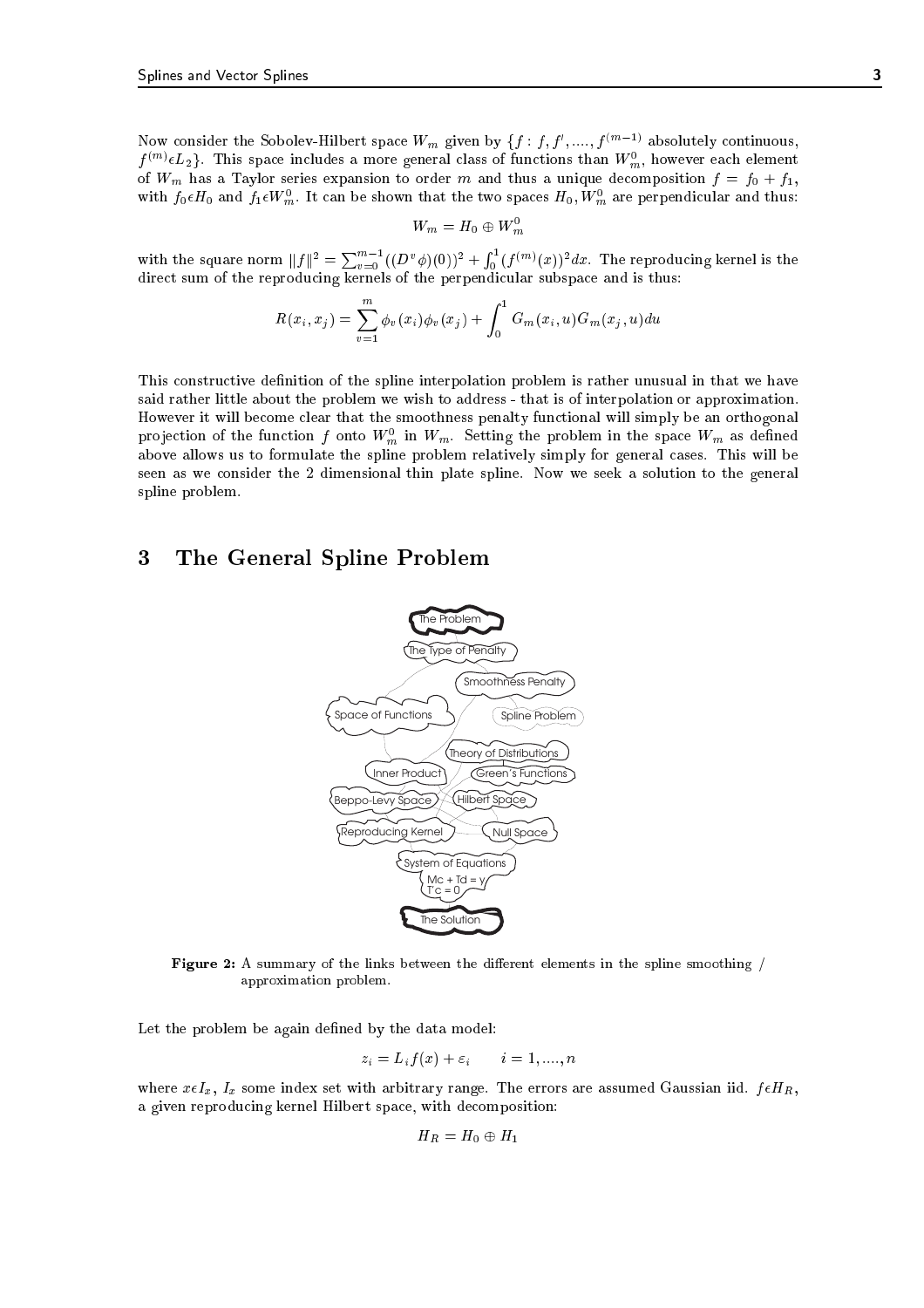with  $dim(H_0) = M < n$ . We find an estimate of f which minimises:

$$
\frac{1}{n}\sum_{i=1}^{n}(L_{i}f-z_{i})^{2} + \lambda ||P_{1}f||_{R}^{2}
$$

where  $P_1$  is the orthogonal projection of f onto  $H_1$ . With this type of penalty the reproducing kernel Hilbert space  $W_m$  is the natural setting.

Given a reproducing kernel it is always possible to obtain a representer  $\eta_i$  for any bounded linear functional  $L_i$ , that is:

$$
\langle \eta_i, f \rangle = L_i f
$$

and

$$
\eta_i(x_j) = \langle \eta_i, R_{x_j} \rangle = L_i R_{x_j} = L_{i(.)} R_{(x_j,.)}
$$

For example when  $L_i f = f(x_i)$  then  $\eta_i(x_j) = L_i R_{x_j} = R(x,x_j)|_{x=x_i}$  or if  $L_i f = \frac{\sigma f(x_i)}{\partial x^2}$  then  $\eta_i(x_j) = L_i R_{x_j} = \frac{\sigma^2 R(x_i, x_j)|_{x=x_i}}{\partial x^2}$ . The above definition is more general and allows more complex functionals  $L_i$ . We can now write the minimisation problem as:

$$
\frac{1}{n}\sum_{i=1}^{n}(\langle\eta_i,f\rangle-z_i)^2+\lambda||P_1f||_R^2
$$
\n(2)

If we again define a polynomial basis  $\phi_i$ ,  $i = 1, ..., M$  to span the null space (kernel) of  $P_1$  (i.e.  $H_0$ ) and define  $T_{i,j}$  as the n by M matrix of the j'th polynomial evaluated at the i'th data point. If T has full column rank (that is there is a non-degenerate least squares solution) then we can find the minimiser  $f_{\lambda}$  of (2) given by:

$$
f_{\lambda} = \sum_{i=1}^{M} d_v \phi_v + \sum_{i=1}^{n} c_i \xi_i
$$

The solution is given by:

$$
\Sigma_s c + T d = z
$$
  
\n
$$
T'c = 0
$$
\n(3)

where:

$$
\boldsymbol{d}=(d_1,\ldots,d_M)',\qquad \boldsymbol{c}=(c_1,\ldots,c_n)',\qquad \xi_i=P_1\eta_i.
$$

with  $\Sigma_s = \Sigma + n\lambda I$ ,  $\Sigma = \langle \xi_i, \xi_j \rangle$ . Now we only need to determine  $\xi_i$  to solve the problem. (2) can then be written as:

$$
\frac{1}{n}||z - (\Sigma c + Td)||^2 + \lambda c' \Sigma c \tag{4}
$$

Recall that the  $H_r$  was defined as the sum of two orthogonal spaces, and thus the reproducing kernel of  $H_R$  is the sum of the reproducing kernels of the two subspaces. Then we have  $\xi_i(x)$  =  $\langle \zeta_i, R_x \rangle = \langle P_1 \eta_i, R_x \rangle = \langle \eta_i, P_1 R_x \rangle = L_i R_x$  where  $R_x$  is the representer of evaluation in  $H_1$ . Thus:

$$
\langle \xi_i, \xi_j \rangle = L_i L_j R^1(x_i, x_j)
$$

It can be seen that the  $\xi_i$  will be determined by the form of the penalty functional. In the next sections we will examine how.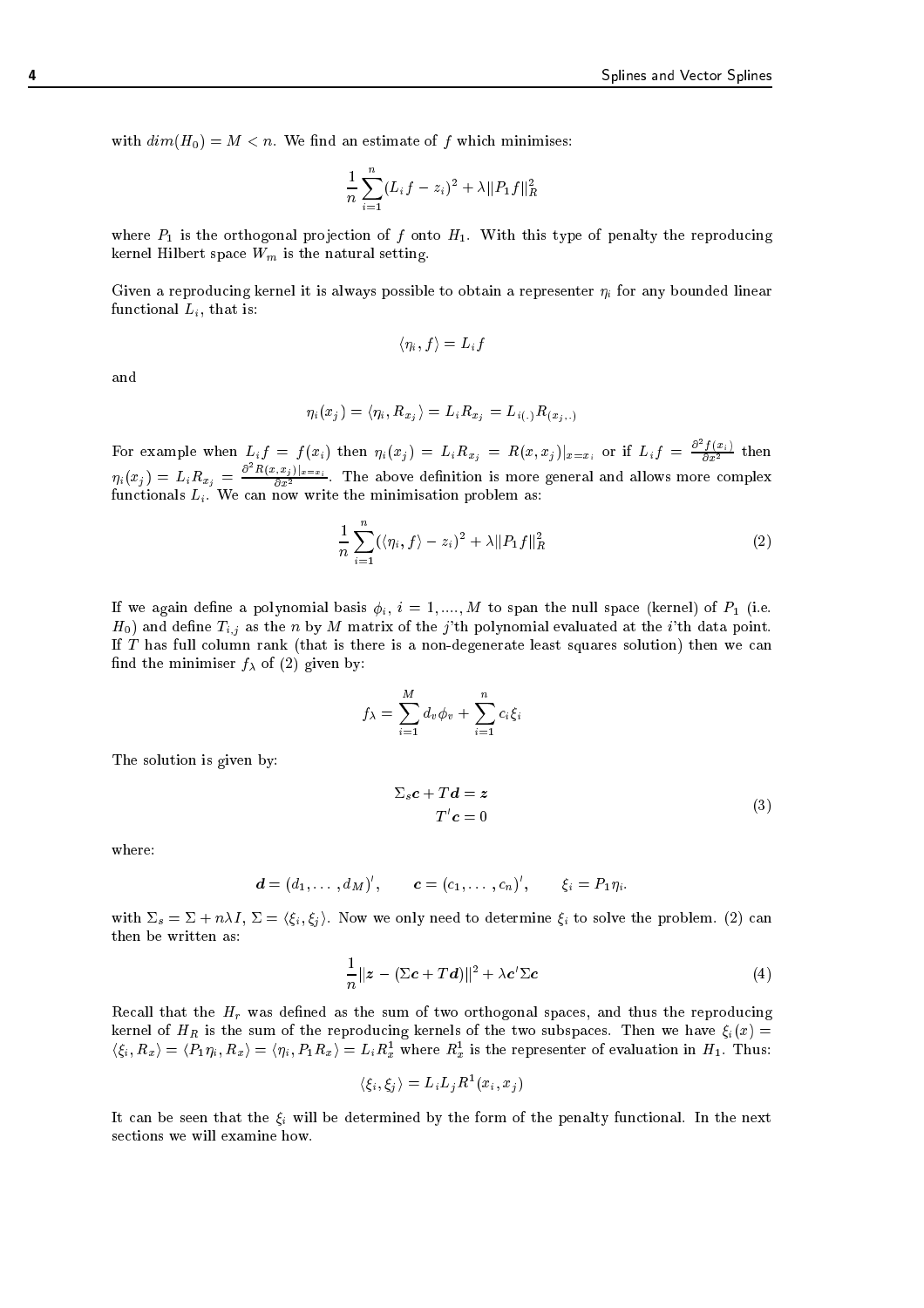# 4 Thin Plate Splines

Let us now define the data model to be:

$$
z_i = L_i f(\boldsymbol{x}) + \varepsilon_i \qquad i = 1, \dots, n \tag{5}
$$

where  $x \in I_x$  is some index set with arbitrary range. In this application the index set  $I_x$  will be some small 'scene`over the ocean, with components either in Cartesian of spherical coordinates  $\boldsymbol{x_i} = (x_i, y_i).$ 

We will consider the 2 dimensional smoothing ('thin plate') spline. We seek a function  $f$  to minimise:

$$
\frac{1}{n}\sum_{i=1}^{n}(L_{i}f-z_{i})^{2}+\lambda J_{2}(f)
$$
\n(6)

with n observations  $(x_i, y_i, z_i)$ , based on the model  $z_i = f(x_i, y_i) + \varepsilon_i$  with the errors being independent of f and each other and with equal variance.  $L_i$  is a linear functional such that  $L_i f \rightarrow f(x_i, y_i)$ .

The smoothness penalty term  $J_2(f)$  is given by:

$$
J_2(f) = \iint_{\mathbb{R}^2} \left( \left( \frac{\partial^2 f}{\partial x^2} \right)^2 + 2 \left( \frac{\partial^2 f}{\partial x \partial y} \right)^2 + \left( \frac{\partial^2 f}{\partial y^2} \right)^2 \right) dx dy \tag{7}
$$

Now define H to be a Hilbert Space of functions f such that  $J_2(f)$  is finite. Choose some fixed (arbitrary) points  $s_1, \ldots, s_M \epsilon$  is such that

$$
\sum_{v=1}^{M} a_v \phi_v(s_j) = 0, \qquad j = 1, \ldots, M \Rightarrow a_v = 0
$$

That is the  $\phi_v$  are linearly independent. It will become clear later that these  $\phi_v$  are simply the basis functions that span the null space of the smoothness penalty  $J_2(f)$ . An inner product is defined on  $H$  by:

$$
\langle f, g \rangle = \sum_{j=1}^{M} f(s_j) g(s_j) + \iint_{\mathbb{R}^2} \frac{\partial^2 f}{\partial x^2} \frac{\partial^2 g}{\partial x^2} dx dy +
$$
  
+ 
$$
2 \iint_{\mathbb{R}^2} \frac{\partial^2 f}{\partial x \partial y} \frac{\partial^2 g}{\partial x \partial y} dx dy + \iint_{\mathbb{R}^2} \frac{\partial^2 f}{\partial y^2} \frac{\partial^2 g}{\partial y^2} dx dy
$$
 (8)

and thus:

$$
\| f \|^{2} = \langle f, f \rangle = \sum_{j=1}^{M} f^{2}(s_{j}) + J_{2}(f)
$$

It can be seen that this space is similar to  $W_m$  as defined in the first section - that is it is a reproducing kernel Hilbert space. Again, using the Riesz representation theorem we associate with the linear functional  $L_i$  a representer  $\eta_i \in H$  such that:

$$
L_i f = \langle \eta_i, f \rangle = f(x_i, y_i) = f(\boldsymbol{s}_i)
$$

Now suppose we are given the  $\eta_i$ 's. This implies we now want to minimise:

$$
\frac{1}{n}\sum_{i=1}^{n}(\langle \eta_i,f\rangle-z_i)^2+\lambda J_2(f)
$$
\n(9)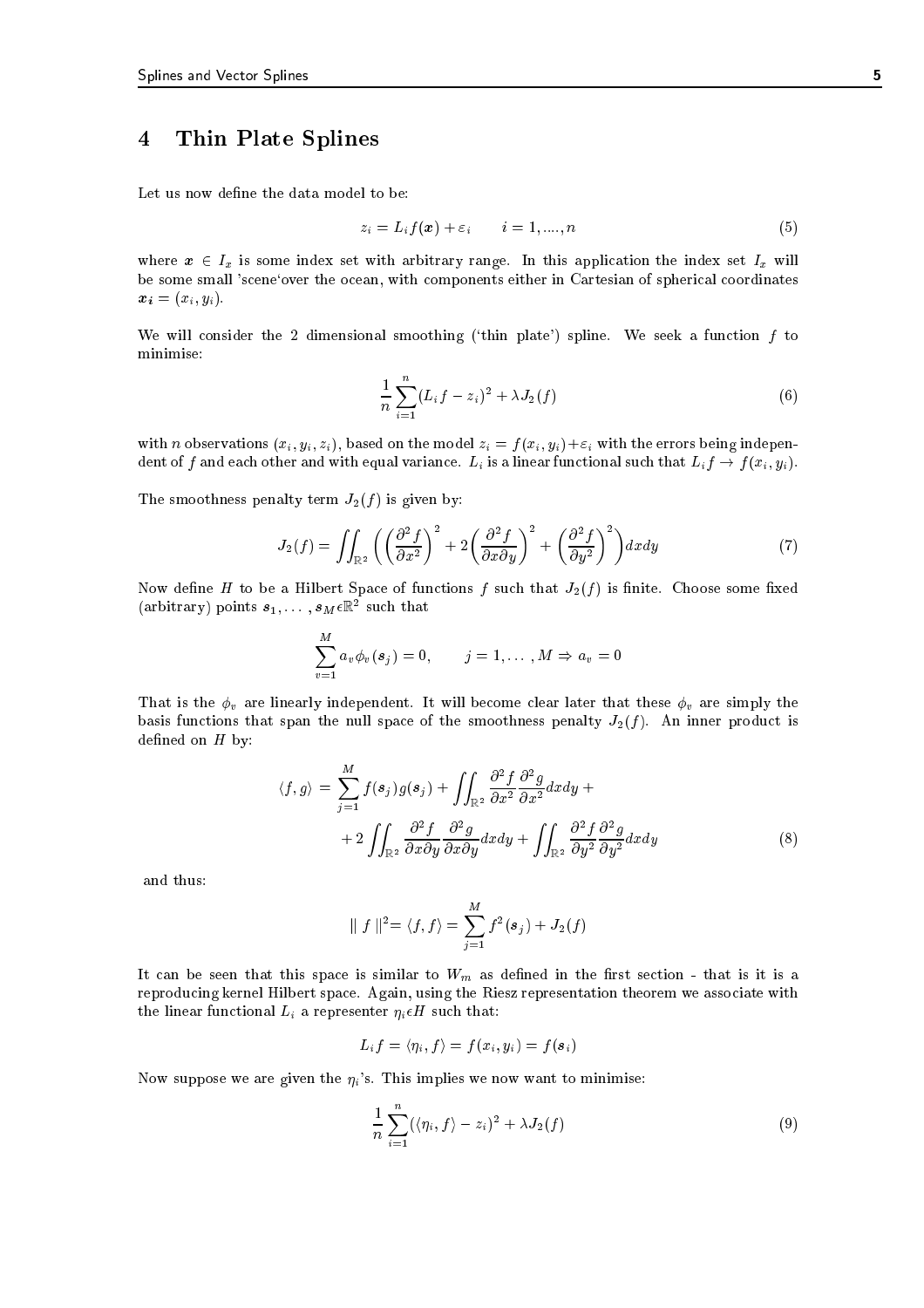Considering (9) we note that geometrically any f in the Hilbert Space  $H$  can be written as a linear combination of  $\eta_1, \ldots, \eta_n, \phi_1, \ldots, \phi_M$  plus some function  $\rho$  which is perpendicular to each  $\eta_i$  and  $\phi_v$ , that is:

$$
f = \sum_{i=1}^{n} c_i \eta_i + \sum_{i=1}^{M} d_v \phi_v + \rho
$$

for coefficients  $\bm{c} = (c_1, \dots, c_n)$  ,  $\bm{a} = (a_1, \dots, a_M)$  . Since we are interested in minimising (9), then  $\rho$  must be equal to zero as it is perpendicular to all the other terms in (9), but is otherwise arbitrary. We can also show that:

$$
\langle \phi_v, \sum_{i=1}^n c_i \eta_i \rangle = 0, \qquad v = 1, \dots, M
$$
 (10)

We still do not know what form the  $\eta_i$ 's take, and to determine them we need to use the theory of reproducing kernel Hilbert spaces. Recall a Hilbert space  $H$  is said to possess a reproducing kernel If for all  $x_{\ell,\mathbb{R}}$  the functional  $L_f = f(x)$  is a continuous finear functional. If this condition is met the there exists a representer  $q_x \epsilon H$  such that:

$$
Lf = f(\boldsymbol{x}) = \langle q_{\boldsymbol{x}}, f \rangle
$$

We define the function  $Q(x_i, x_j)$  by:

$$
Q(\bm{x_i},\bm{x_j}) = \langle q_{\bm{x_i}}, q_{\bm{x_j}} \rangle, \qquad \bm{x_i}, \bm{x_j} \epsilon \mathbb{R}^2
$$

 $Q$  is called the reproducing kernel of  $H$ . The basic property of the reproducing kernel is that given  $Q$  one can find representers of any continuous functionals acting on elements of  $H$ . Thus the representers  $\eta_i$  are given by:

$$
\eta_i(\boldsymbol{x}) = L_{i(\boldsymbol{x}_i)} Q(\boldsymbol{x}_i, \boldsymbol{x}_j) \tag{11}
$$

where  $L_{i(x_j)}$  means the functional L is applied to what follows considered as a function of  $x_j$ . Also:

$$
\langle \eta_i, \eta_j \rangle = L_{i(\mathbf{x_i})} L_{j(\mathbf{x_j})} Q(\mathbf{x_i}, \mathbf{x_j})
$$

Knowing the form of the inner product (8) it is possible to deduce the form of the reproducing kernel for certain special cases. These kernels are solutions to particular Green's functions - thus have a fundamental solution:

$$
Q(\boldsymbol{x}_i, \boldsymbol{x}_j) = K(\boldsymbol{x}_i, \boldsymbol{x}_j) + P(\boldsymbol{x}_i, \boldsymbol{x}_j)
$$

where:

$$
K(\boldsymbol{x_i}, \boldsymbol{x_j}) = E_m(\boldsymbol{x_i}, \boldsymbol{x_j}) - \sum_{v=1}^{M} p_v(\boldsymbol{x_j}) E_m(\boldsymbol{x_i}_{v}, \boldsymbol{x_i}) - \\ - \sum_{u=1}^{M} p_u(\boldsymbol{x_i}) E_m(\boldsymbol{x_j}, \boldsymbol{x_{iu}}) \\ + \sum_{u,v=1}^{M} p_u(\boldsymbol{x_i}) p_v(\boldsymbol{x_j}) E_m(\boldsymbol{x_{iu}}, \boldsymbol{x_{iv}})
$$

$$
P(\boldsymbol{x_i}, \boldsymbol{x_j}) = \sum_{v=1}^{M} p_v(\boldsymbol{x_i}) p_v(\boldsymbol{x_j})
$$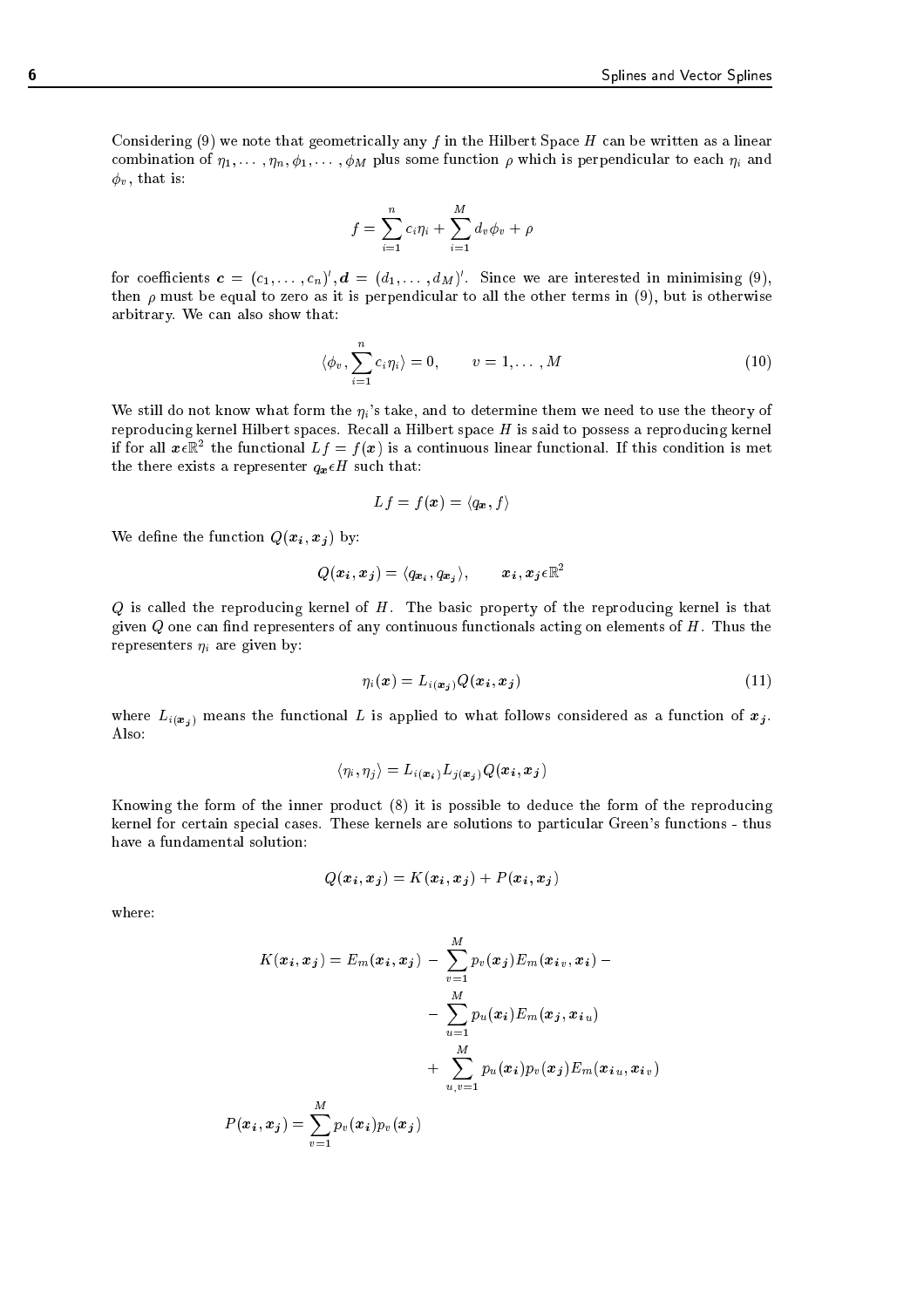Here the  $p_1, \ldots, p_M$  are M polynomials of degree less than 2 satisfying  $p_v(\boldsymbol{x}_{i}u) = 1$  when  $u = v$ and equal to zero otherwise.  $m = 2$  implies:

$$
E_2(x_i, x_j) = E_2(||x_i - x_j||) = E_2(r) = \theta r^2 ln(r)
$$
\n(12)

where r is equal to the (Euclidean) distance between  $x_i$  and  $x_j$  and

$$
\theta = \frac{1}{8\pi}
$$

from (Wahba, 1991). Using  $(10)$  and  $(11)$  we can show that:

$$
\sum_{i=1}^{n} c_i \eta_i(\bm{x_j}) = \sum_{i=1}^{n} c_i \xi_i(\bm{x_j}) - \sum_{i=1}^{n} \sum_{v=1}^{M} c_i \xi_i(\bm{x_v}) p_v(\bm{x_j})
$$

Since the double sum on the right is a polynomial of less than degree 2, and since these are in the null space of  $J_2(f)$  the minimiser is:

$$
f_{n,M,\lambda}(\boldsymbol{x}) = \sum_{i=1}^{n} c_i \xi_i(\boldsymbol{x}) + \sum_{i=1}^{M} d_v \phi_v(\boldsymbol{x})
$$
\n(13)

where  $M = 3 \phi_1 = 1, \phi_2 = x$  and  $\phi_3 = y$ .

What we have so far examined is the decomposition of the solution to the spline problem from one function space into 2 subspaces - defined by the range and the null space of the penalty functional. Because these spaces are orthogonal we simply add the solutions from the two subspaces to yield the final solution. This makes the problem tractable, however it is very difficult to see how one might alter the penalty functional to encompass some of the wind fields we might expect, for instance those which contai fronts (Cornford, 1997b).

# 5 Generalised Cross Validation

Generalised Cross Validation  $(GCV)$  is a method used to estimate the optimal value of a *hyper*parameter such as the smoothing parameter of the thin plate spline  $\lambda$  on the basis of data. The idea is to determine the smoothing parameter which produces the smallest root mean squared error at data points which are withheld one at a time. The technique is useful because we can use mathematical tricks to compute the GCV quickly, which do not involve repetitive fitting of the splines.

If we consider equation (13) then we seek minimiser  $f_{\lambda}$  of the standard thin plate smoothing spline problem. But how do we set  $\lambda$ ? One method is to use GCV. We want to find a  $\lambda$  to minimise:

$$
V(\lambda) \propto \frac{1}{n} \sum_{k=1}^{n} (z_k - L_k f_\lambda)^2
$$

where  $z_k$  is the  $k^{th}$  data value and  $L_k f_\lambda$  evaluates  $f_\lambda$  at the point  $x_k$  (without using  $z_k$  to determine the spline parameters).

[Actually what we really are interested in is:

$$
T(\lambda) \propto \frac{1}{n} \sum_{k=1}^{n} (L_k f_{\lambda} - L_k f)^2
$$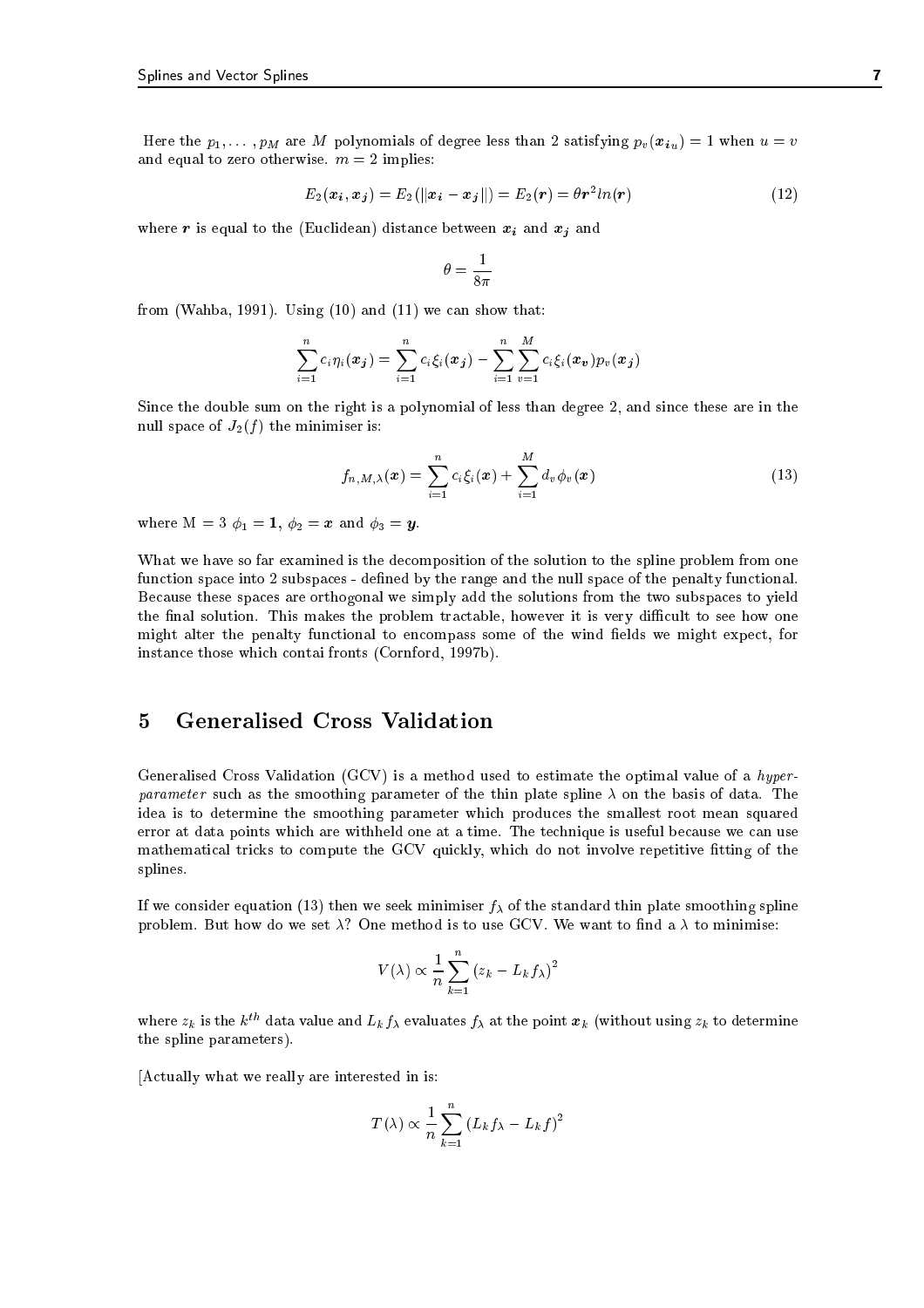the predictive mean square error. Wahba (1991) gives a 'weak GCV theorem' which says that there exists a sequence (as  $n \to 0$ ) of minimisers  $\lambda$  of  $E[V(\lambda)]$  that comes close to achieving min $\chi_{E}[T(\lambda)].$ See Wahba (1991), section (4.3) for more details.]

We actually compute:

$$
V(\lambda) = \frac{\frac{1}{n}\sum_{k=1}^{n}\left(z_k - L_k f_\lambda\right)^2}{\left(1 - \mu_1(\lambda)\right)^2} = \frac{\frac{1}{n}\left\|\left(I - A(\lambda)\right)z\right\|^2}{\left(\frac{1}{n}\text{tr}\left(I - A(\lambda)\right)\right)^2}
$$
(14)

where  $A(\lambda)$  is the *influence matrix* given by:

$$
\begin{bmatrix} L_1 f_\lambda \\ \vdots \\ L_n f_\lambda \end{bmatrix} = A(\lambda) \mathbf{z} = T d + \Sigma_s c \tag{15}
$$

We can compute  $A(\lambda)$  using a QR decomposition of T given by:

$$
T = \begin{bmatrix} Q_1 & Q_2 \end{bmatrix} \begin{bmatrix} R \\ 0 \end{bmatrix}
$$

where  $\mathbf{w}_{1}$  is n - for  $\mathbf{w}_{2}$  is n - (n  $\mathbf{w}_{1}$  ) is orthogonal. R is orthogonal. R is orthogonal. R is orthogonal. upper triangular. Now:

$$
I-A(\lambda)=n\lambda Q_2(Q_2'\Sigma_sQ_2)^{-1}Q_2'
$$

Bates *et al.* (1987) give an efficient algorithm for the computation of the GCV  $V(\lambda)$  using the same QR decomposition, a Cholesky decomposition and a singular value decomposition, which also makes computation of the solution to the smoothing spline very efficient.

#### 6 6 Splines and Random Field Models

There is a strong connection between spline techniques and random field models (Cornford, 1997a) - and this has been frequently explored in the geostatistics literature (Laslett, 1994). The duality can be seen by considering the the Hilbert space spanned by a random field and the associated reproducing kernel Hilbert space.

We start with a random neig  $Z(x)$ ,  $x \in I_x \subset \mathbb{R}^+$  with  $E[Z(x_i)Z(x_j)] = covZ[(x_i, x_j)] = R(x_i, x_j)$ . We let H be the Hilbert space spanned by  $Z(x)$  as defined in Parzen (1961). This Hilbert space is the collection of all random variables of the form:

$$
Z_H = \sum_k a_k Z(\boldsymbol{x_k})
$$

with  $a_k \in \mathbb{R}$ ,  $x_k \in I_x$  and possesses an inner product defined by  $\langle Z_1, Z_2 \rangle = E[Z_1 Z_2]$  where Z is understood to mean  $Z_H$ . To complete this Hilbert space H we also need the quadratic mean limits, that is  $Z \in H$  iff there is a sequence  $Z_l$ ,  $l = 1, 2, \dots$  of random variables as defined above such that  $\iota\iota m_l\to\infty$   $E[(Z\pm Z_l)^+] = \|Z\pm Z_l\|^2 \to 0.$  If we now define  $\pi_R$  to be a reproducing kerner Hilbert space with reproducing kernel  $R$  as defined above then  $H_R$  has a one to one, inner product preserving correspondence with  $H$ , since

$$
\langle Z(\boldsymbol{x}_i), Z(\boldsymbol{x}_j) \rangle = E[Z(\boldsymbol{x}_i)Z(\boldsymbol{x}_j)] = R(\boldsymbol{x}_i, \boldsymbol{x}_j) = \langle R_{\boldsymbol{x}_i}, R_{\boldsymbol{x}_j} \rangle
$$

Optimisation of splines can be shown to correspond to Bayesian estimation on a random field. If we assume that  $X(x)$ ,  $x \in I_x$  is a stationary (zero-mean) Gaussian process with  $E[Z(x_i)Z(x_j)] =$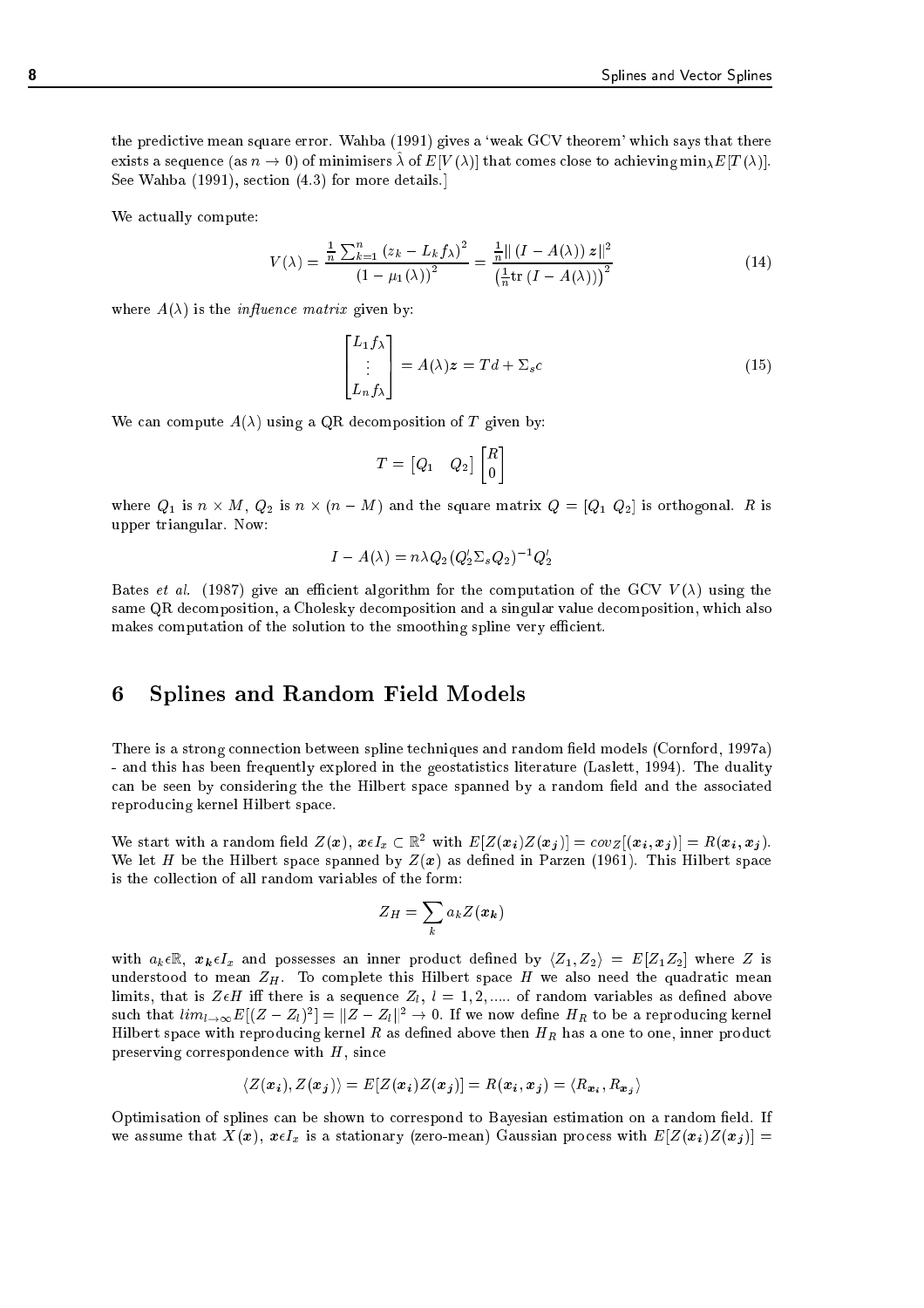$R(x_i, x_j)$  as before. If we are now given  $Z(x_i) = z_i$  at points  $x_i$ ,  $i = 1, \ldots, n$  then for a fixed x,  $E[Z(x)|Z(x_i)]$ , the kriging estimator (the best linear unbiased estimator - in a minimum variance sense) is given by:

$$
\hat{f}(\boldsymbol{x}) = [R(\boldsymbol{x}, \boldsymbol{x_1}), \dots, R(\boldsymbol{x}, \boldsymbol{x_n}]R_{nn}^{-1}\boldsymbol{z}]
$$

 $-$  1010 is the square, n -  $-$  1010 is a vector of the observed of the observed of the observed of the observed of the observed of the observed of the observed of the observed of the observed of the observed of the obser values. This is also true for the case when the process is not Gaussian - but the Gaussian assumption allows us to film the conditional expectation with  $f$ .

If we now consider the problem set in the reproducing kernel Hilbert space  $H_R$ , then we must find some  $f\epsilon\bm{\pi_B}$  which minimises  $\|f\|^2$  (recall the process is zero mean - hence this will correspond to minimum variance) subject to  $f(x_i) = z_i$ . Thus the solution must be of the form:

$$
f = \sum_{j=1}^{n} c_j R_{\boldsymbol{x}_j}
$$

where this time the null space of the penalty functional is the empty set. Thus  $||f||^2 = c'R_{nn}c$ with  $R_{nn}$  as previously. At the points  $x_i$  we have  $\sum_{i=1}^n c_j R_{x_i}(x_i) = z_i$ , or  $R_{nn}c = z$  and f is given by:

$$
f = \boldsymbol{z}' R_{nn}^{-1} [R_{\boldsymbol{x}_1}, \dots, R_{\boldsymbol{x}_n}]'
$$
\n
$$
(16)
$$

This is exactly equal to ^ f and thus the penalty functional approach (using reproducing kernel Hilbert spaces) can be seen to be equivalent to the kriging approach. Of course we have considered a rather restricted class of problems here - with the assumption of stationarity being particularly troublesome in practice. Wahba (1991) claims that one cannot consistently estimate the parameters of the (generalised) covariance function (from the theory of Intrinsic Random Functions of order k (Matheron, 1973)) from data thus a spline prior is just as good unless one has prior knowledge on these parameters.

#### $\overline{7}$ **Vector Splines**

One possible method for the inclusion of some smoothness constraint on the wind field is through the use of vector splines, which are reviewed in this section. We will be concerned with the estimation (smoothing) of a vector valued function (that is wind!). Cornford (1997b) gives a decomposition of the wind vector into two (hopefully uncoupled) scalars (Helmholtz theorem). In practice these scalars, the stream function and the velocity potential, are not totally uncoupled. Both Wahba (1982) and Amodei and Benbourhim (1991) give similar versions of vector splines specifically for winds.

## 7.1 Wahba's Vector Splines

Wahba (1982) gives a more flexible framework with the splines being fit over the surface of a sphere (the Earth!!). The penalty functional minimised is:

$$
J_m(\Psi,\Phi) = \int \left( (\nabla^2)^{\frac{m}{2}} \Psi(\mathbf{p}) \right)^2 d\mathbf{p} + \frac{1}{\delta} \int \left( (\nabla^2)^{\frac{m}{2}} \Phi(\mathbf{p}) \right)^2 d\mathbf{p} \tag{17}
$$

with the usual sum of (vector) squares error term. The actual computation is performed using an expansion in the eigen-functions of the Laplacian evaluated over the sphere (spherical harmonics).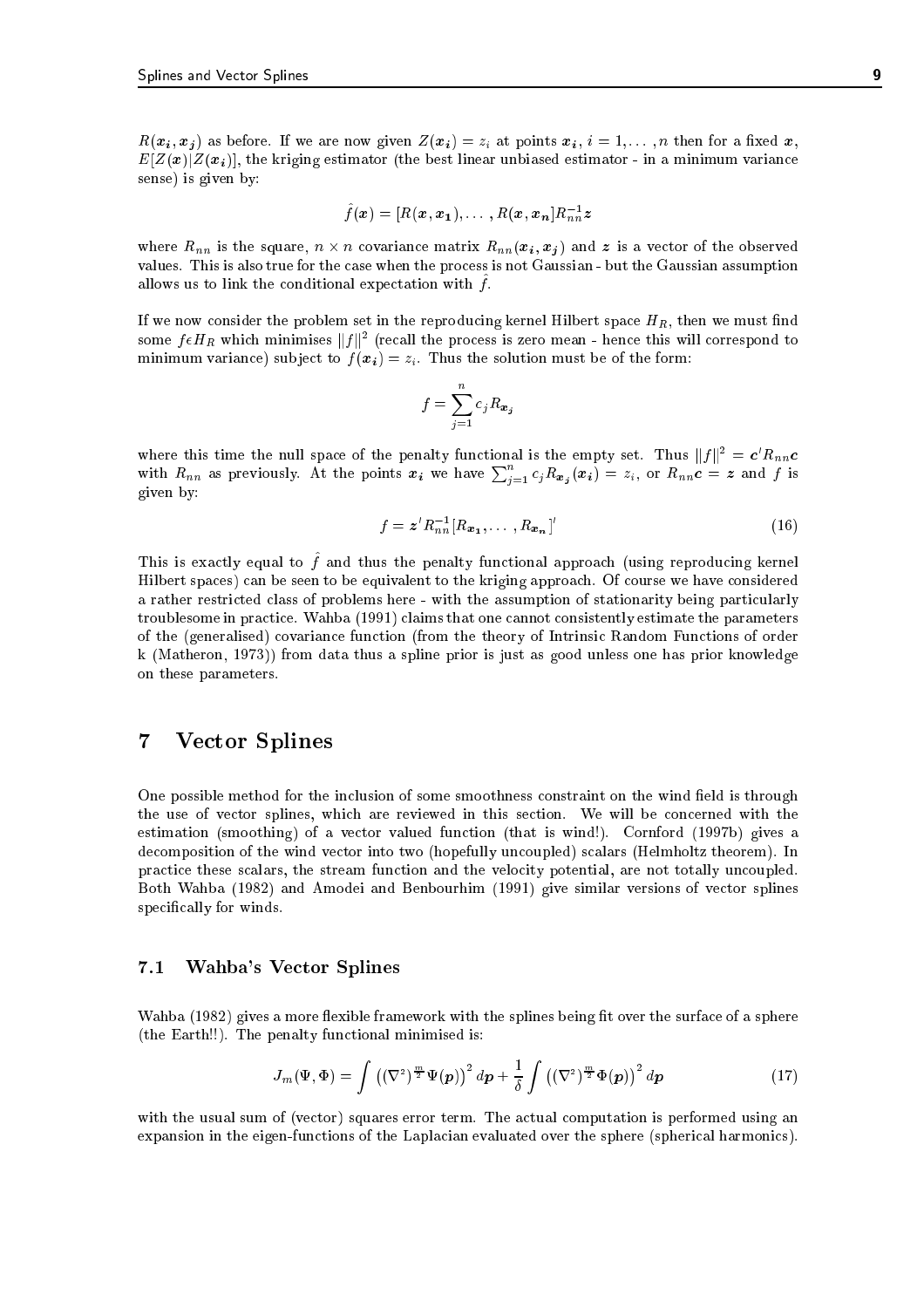They seek a solution of the form:

$$
\Psi = \sum_{l=1}^{N} \sum_{s=-l}^{l} \alpha_{ls} Y_{l}^{s} \qquad \Phi = \sum_{l=1}^{N} \sum_{s=-l}^{l} \beta_{ls} Y_{l}^{s} \qquad (18)
$$

Reordering the indices using:

$$
\tilde{N} = \sum_{l=1}^{N} \sum_{s=-l}^{l} 1
$$
\n(19)

and assuming observations  $(u_i, v_i),\, i=1,\ldots,n,$  setting the  $n\times n$  matrix  $\Lambda_\phi$  with  $(i, is)$  entry:

$$
X_{\phi}(i, ls) = \frac{1}{A} \frac{\partial}{\partial \phi} Y_i^s(\boldsymbol{p}_i)
$$
\n(20)

where A is the radius of the earth,  $\bm{p}_i$  is the location of the  $i$  --observation and  $(\psi, \lambda)$  are the latitude and longitude (recall we are working on the surface of a sphere) and  $T_l$  are the normalised spherical harmonics (Wahba, 1982), together with:

$$
X_{\lambda}(i, ls) = \frac{1}{A \cos(\phi_i)} \frac{\partial}{\partial \lambda} Y_i^s(\boldsymbol{p}_i)
$$
\n(21)

we can create the  $2n \times 2N$  matrix.

$$
X = \begin{bmatrix} -X_{\phi} & X_{\lambda} \\ X_{\lambda} & X_{\phi} \end{bmatrix} \tag{22}
$$

which is like the matrix of low order polynomials used in thin plate splines. It is clear that the matrix gives estimates of  $(u, v)$  based on fitting to  $(\Phi, \Psi)$ . Under this model the penalty matrix for (17) has a particularly simple form. Let  $D_i$  be the IV  $\times$  IV diagonal matrix with  $(\iota s,\iota s)$  " entry  $\lambda_{ls}(i)$  for  $i = 1, 2$  with:

$$
\lambda_{ls}(i) = (l(l+1))^m \qquad i = 1,2 \tag{23}
$$

Write:

$$
D = \begin{bmatrix} D_1 & 0 \\ 0 & \delta D_2 \end{bmatrix} \tag{24}
$$

then with  $\bm{u}=(u_1,\dots,u_n,v_1,\dots,v_n)$  and  $\bm{\alpha}=(\alpha_1,\dots,\alpha_{\bar{N}},\beta_1,\dots,\beta_{\bar{N}})$  we need to find  $\bm{\alpha}$  to minimise:

$$
\frac{1}{n}||\mathbf{u} - X\boldsymbol{\alpha}||^2 + \lambda_s \boldsymbol{\alpha}' D^{-1} \boldsymbol{\alpha}
$$
\n(25)

Note that the formulation of the problem ensures that it is not necessary to consider the null space terms (particularly the orthogonality condition) as in thin plate splines, since these are automatically part of the solution, through the use of spherical harmonics. There remain two free parameters;  $\delta$  which controls the ratio of vorticity to divergence and  $\lambda_s$ , which controls the degree of smoothing, both of which can be set from the data using Generalised Cross Validation, or fixed using historical data. Wahba (1982) suggests that the  $\lambda_{ls}(i)$  could be chosen from historical data, by analysing the power spectrum (of winds or other fields) and fitting these with some form of model - not entirely unlike the method of moments used to fit variograms in random field models (Cornford, 1997a). With  $m = 2$  these correspond to the div-curl splines of (Amodei and Benbourhim, 1991).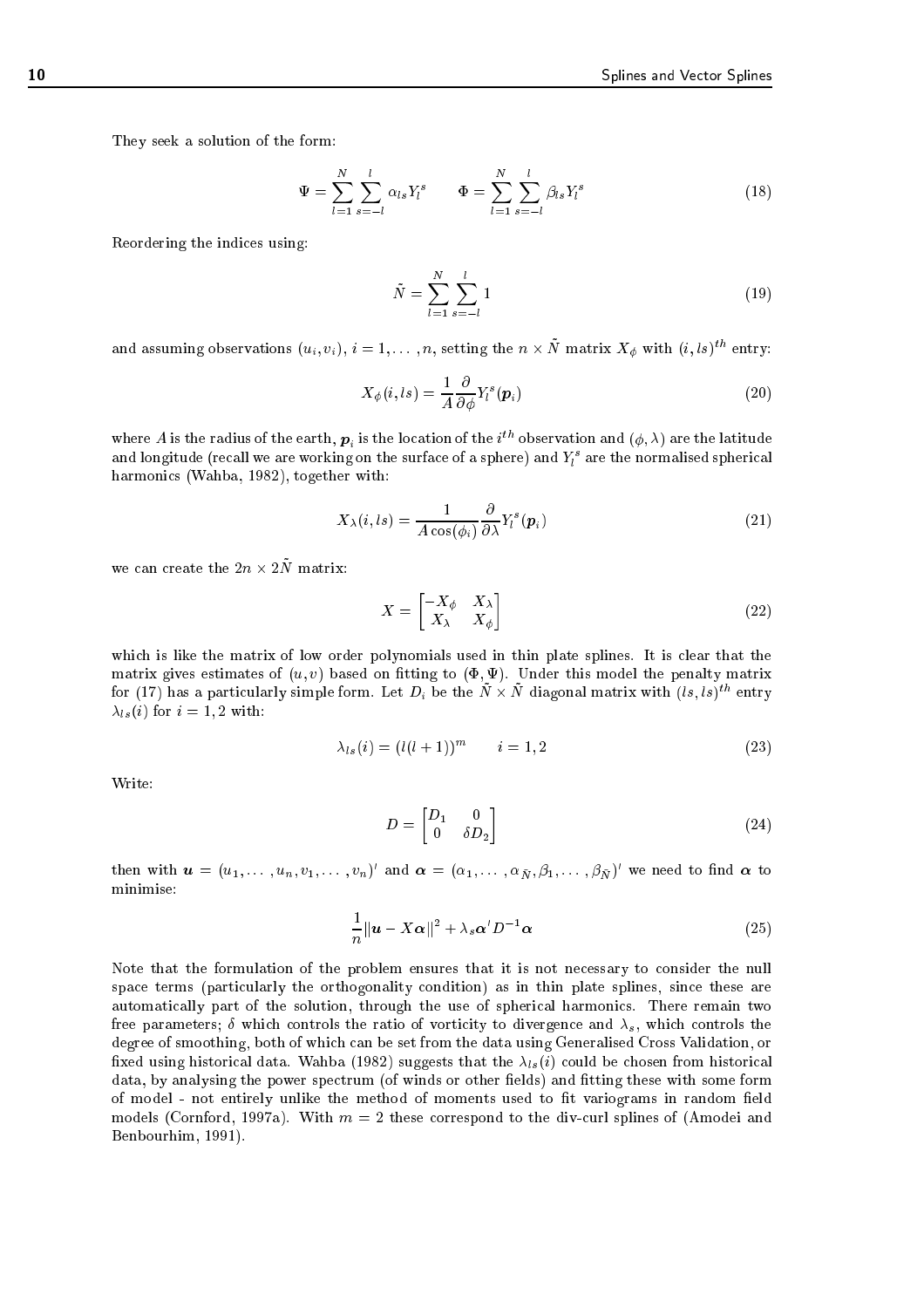## 7.2 Amodei and Benbourhim's Vector Splines

Amodei and Benbourhim (1991) take a slightly different approach, in that the problem domain is posed in a Cartesian framework using the theory of Distributions (generalised functions). We shall now briefly review the method of Amodei and Benbourhim (1991), noting those areas where the so called div-curl splines may not meet our needs. A function is sought to minimise:

$$
J_{\alpha,\beta}(\boldsymbol{u}) = \alpha \int ||\nabla(\nabla \cdot \boldsymbol{u})||^2 dx dy + \beta \int ||\nabla(\nabla \times \boldsymbol{u})||^2 dx dy \qquad (26)
$$

together with the interpolating constraints  $u(x_i) = u_i$  for  $i = 1, ..., n$ , where u is the wind vector  $(u, v)$ . Thus the spline can be seen to penalise gradients in divergence and vorticity the relative importance of which are fixed by the choice of  $\alpha$  and  $\beta$ . These can be chosen on the basis of what we already know about the behaviour of the winds (a prior in other words) or estimated from the data using cross validation. For our problem with noisy targets it might be unwise to try and choose both (or even either) the degree of smoothing and the ratio of divergence / vorticity from the data. In practice one chooses  $\alpha \in [0,1]$  and defines  $\beta = 1 - \alpha$ , with a smoothing parameter  $\lambda$ acting to weight the penalty function  $J_{\alpha,\beta}$  as in the usual spline case.

The solution to the above problem is sought in the so called Beppo-Levy space of order 2. This is a (generalised) function space over  $\mathbb R$  of Distributions (generalised functions) whose second (Distributional) derivatives are square integrable. The solution to this problem takes a form very similar to that of the thin-plate spline problem:

$$
u_{\alpha,\beta}(\boldsymbol{x}) = \sum_{i=1}^{n} a_i \left( \frac{1}{\alpha} \frac{\partial^2 K(\boldsymbol{x} - \boldsymbol{x}_i)}{\partial x^2} + \frac{1}{\beta} \frac{\partial^2 K(\boldsymbol{x} - \boldsymbol{x}_i)}{\partial y^2} \right) + \sum_{i=1}^{n} b_i \left( \frac{1}{\alpha} - \frac{1}{\beta} \right) \frac{\partial^2 K(\boldsymbol{x} - \boldsymbol{x}_i)}{\partial x \partial y} + \sum_{i=0}^{2} c_i \phi_i(\boldsymbol{x}) v_{\alpha,\beta}(\boldsymbol{x}) = \sum_{i=1}^{n} b_i \left( \frac{1}{\alpha} \frac{\partial^2 K(\boldsymbol{x} - \boldsymbol{x}_i)}{\partial y^2} + \frac{1}{\beta} \frac{\partial^2 K(\boldsymbol{x} - \boldsymbol{x}_i)}{\partial x^2} \right) + \sum_{i=1}^{n} a_i \left( \frac{1}{\alpha} - \frac{1}{\beta} \right) \frac{\partial^2 K(\boldsymbol{x} - \boldsymbol{x}_i)}{\partial x \partial y} + \sum_{i=0}^{3} d_i \phi_{i-3}(\boldsymbol{x}) \tag{27}
$$

where  $\phi_i$  are the polynomials of degree one or less as before. This solution can be seen to take the same form as the others outlined in previous sections.  $K$  is the reproducing kernel for the Beppo-Levy space defined above. It takes the form  $K(r) = \sigma ||r|| \cdot \iota n ||r||$ , with  $\sigma = -(\frac{1}{2})^{\alpha} \pi$  and  $||r|| = (x^2 + y^2)^{1/2}$ . This can be derived from the fact that K is the fundamental solution of  $(\nabla^2)^3 K = \delta$  with  $\delta$  the Kronecker delta (this is where the Green's functions come in). The above equations together with the constraints:

$$
\sum_{i=1}^{n} a_i \phi(\boldsymbol{x}_i) = \sum_{i=1}^{n} b_i \phi(\boldsymbol{x}_i) = 0
$$
\n(28)

for all  $\phi$  as polynomials of degrees one or less define a system of linear equations:

$$
\begin{bmatrix}\n\frac{1}{\alpha}K_{(xx)} + \frac{1}{\beta}K_{(yy)} & \frac{1}{\alpha}K_{(xy)} - \frac{1}{\beta}K_{(xy)} & \Phi & 0 \\
\frac{1}{\alpha}K_{(xy)} - \frac{1}{\beta}K_{(xy)} & \frac{1}{\alpha}K_{(yy)} + \frac{1}{\beta}K_{(xx)} & 0 & \Phi \\
\Phi' & 0 & 0 & 0 \\
0 & \Phi' & 0 & 0\n\end{bmatrix}\n\begin{bmatrix}\na \\
b \\
c \\
d\n\end{bmatrix} =\n\begin{bmatrix}\nu \\
v \\
0 \\
0\n\end{bmatrix}
$$
\n(29)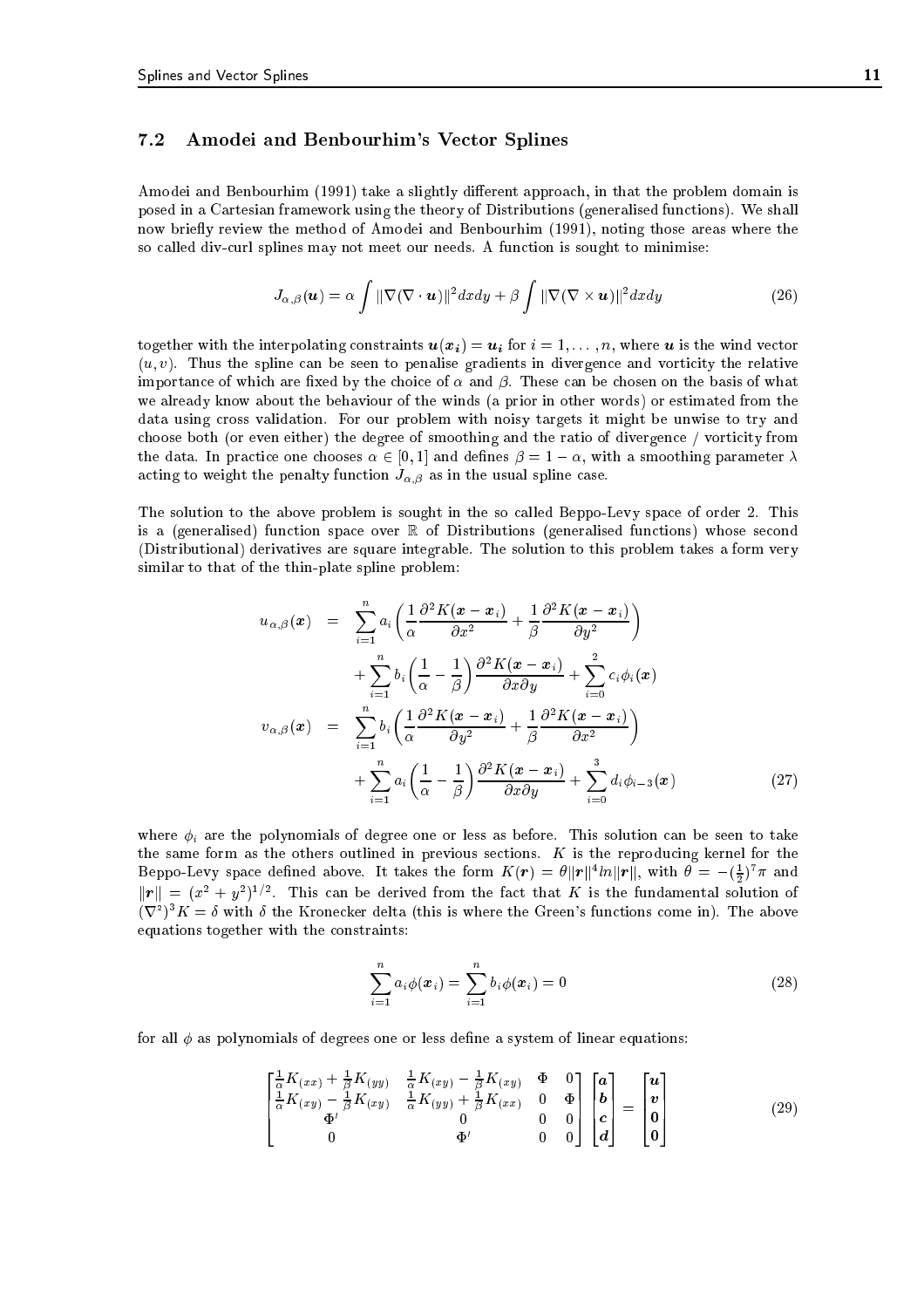where K(xx), K(xy) and K(y)) are n - n matrices with entries: where the contribution

$$
K_{(xx)i,j} = \frac{\partial^2 K(\mathbf{x} - \mathbf{x_i})}{\partial x^2} \Big|_{\mathbf{x} = \mathbf{x_j}} = \theta \left( 12 \delta x_{i,j}^2 + 4 \delta y_{i,j}^2 \right) \log(\mathbf{r}_{i,j}) + 7 \delta x_{i,j}^2 + \delta y_{i,j}^2
$$

$$
K_{(xy)i,j} = \frac{\partial^2 K(\mathbf{x} - \mathbf{x_i})}{\partial x y} \Big|_{\mathbf{x} = \mathbf{x_j}} = 8 \theta \delta x_{i,j} \delta y_{i,j} \log(\mathbf{r}_{i,j}) + 6 \delta x_{i,j} \delta y_{i,j}
$$

$$
K_{(yy)i,j} = \frac{\partial^2 K(\mathbf{x} - \mathbf{x_i})}{\partial y^2} \Big|_{\mathbf{x} = \mathbf{x_i}} = \theta \left( 4 \delta x_{i,j}^2 + 12 \delta y_{i,j}^2 \right) \log(\mathbf{r}_{i,j}) + \delta x_{i,j}^2 + 7 \delta y_{i,j}^2
$$

with  $\mathbf{x}_i$  is the similar  $\mathbf{x}_j$  and  $\mathbf{x}_j$  and  $\mathbf{x}_j$  are not not not not not another components of  $\mathbf{x}_j$  $[1, x, y]$  at the data points while  $a, b, c, d$  are the parameter vectors and  $u, v$  the data vectors. 0 is used to signify a zero array of appropriate dimension, while <sup>0</sup> is a zero vector, as usual.

 $\cdot$   $\cdot$   $\cdot$   $\cdot$ 

The linear equations are solved in MATLAB using the  $\setminus$  operator. If the aim is to approximate rather than interpolate (as will be the case in our application) then it is necessary to add some constant which depends on the noise level (or degree of smoothing desired) to the diagonal of the covariance matrix. Denoting:

$$
\Sigma = \begin{bmatrix} \frac{1}{\alpha} K_{(xx)} + \frac{1}{\beta} K_{(yy)} & \frac{1}{\alpha} K_{(xy)} - \frac{1}{\beta} K_{(xy)} \\ \frac{1}{\alpha} K_{(xy)} - \frac{1}{\beta} K_{(xy)} & \frac{1}{\alpha} K_{(yy)} + \frac{1}{\beta} K_{(xx)} \end{bmatrix}
$$
(30)

then  $\Sigma_s = \Sigma + n\lambda I$  where  $\lambda$  is the smoothing parameter of Wahba (1991) and I is the usual diagonal identity matrix with the same dimensions as  $\Sigma$ . Thus one simply replaces the  $\Sigma$  in (29) with  $\Sigma_s$  and solves as usual.

It is likely that vector splines will be flexible enough for many situations. The ratio of divergence on vorticity in the atmosphere typically varies with latitude (due to the rotation of the earth) with divergence dominating at low latitudes (tropics) and vorticity becoming more important pole ward (Cornford, 1997b). Thus we could set  $\alpha$  and  $\beta$  as functions of latitude from climatological data, where  $\alpha$  and  $\beta$  are estimated from cross-validation - although this has the disadvantage that we will necessarily be reflecting any model bias, since models would generate the climatology.

## 7.3 Div-curl splines using robust error functions

Instead of solving the system of linear equations using matrix inversions, the div-curl spline error function is minimised using a gradient based minimisation algorithm. This is necessary because the robust error function used means that the system of equations is no longer linear in parameters. The data fit part of the error function is given by:

$$
V(t) = \beta_1 t^2 - \ln\left(1 + \frac{\epsilon}{1 - \epsilon} \sqrt{\frac{\beta_2}{\beta_1}} e^{t^2(\beta_1 - \beta_2)}\right)
$$
 (31)

where t is the miss-fit between the predicted and observed values at the data points (Girosi, 1991). Thus with a spline which has a solution of the form  $\Sigma_s[a; b] + T[c; d]$  (where  $\Sigma_s$  is a 'covariance' type matrix, derived from the non-local spline basis functions and  $T$  is the polynomial part which lies in the null space of the smoothness constraint) to the following minimisation problem:

$$
E[(\boldsymbol{a};\boldsymbol{b}),(\boldsymbol{c};\boldsymbol{d})]=\sum_{i=1}^n\left(V((\boldsymbol{u}_i,\boldsymbol{v}_i)-\Sigma_{s,i}(\boldsymbol{a};\boldsymbol{b})-T_i(\boldsymbol{c};\boldsymbol{d}))\right)+\lambda(\boldsymbol{a};\boldsymbol{b})'\Sigma_s(\boldsymbol{a};\boldsymbol{b})
$$
(32)

together with the constraint  $T_\parallel |a; b| = 0$ . When  $V(x) = x^\perp$  then the solution is given by a system of linear equations which are best solved using matrix manipulation (in MATLAB) - that is the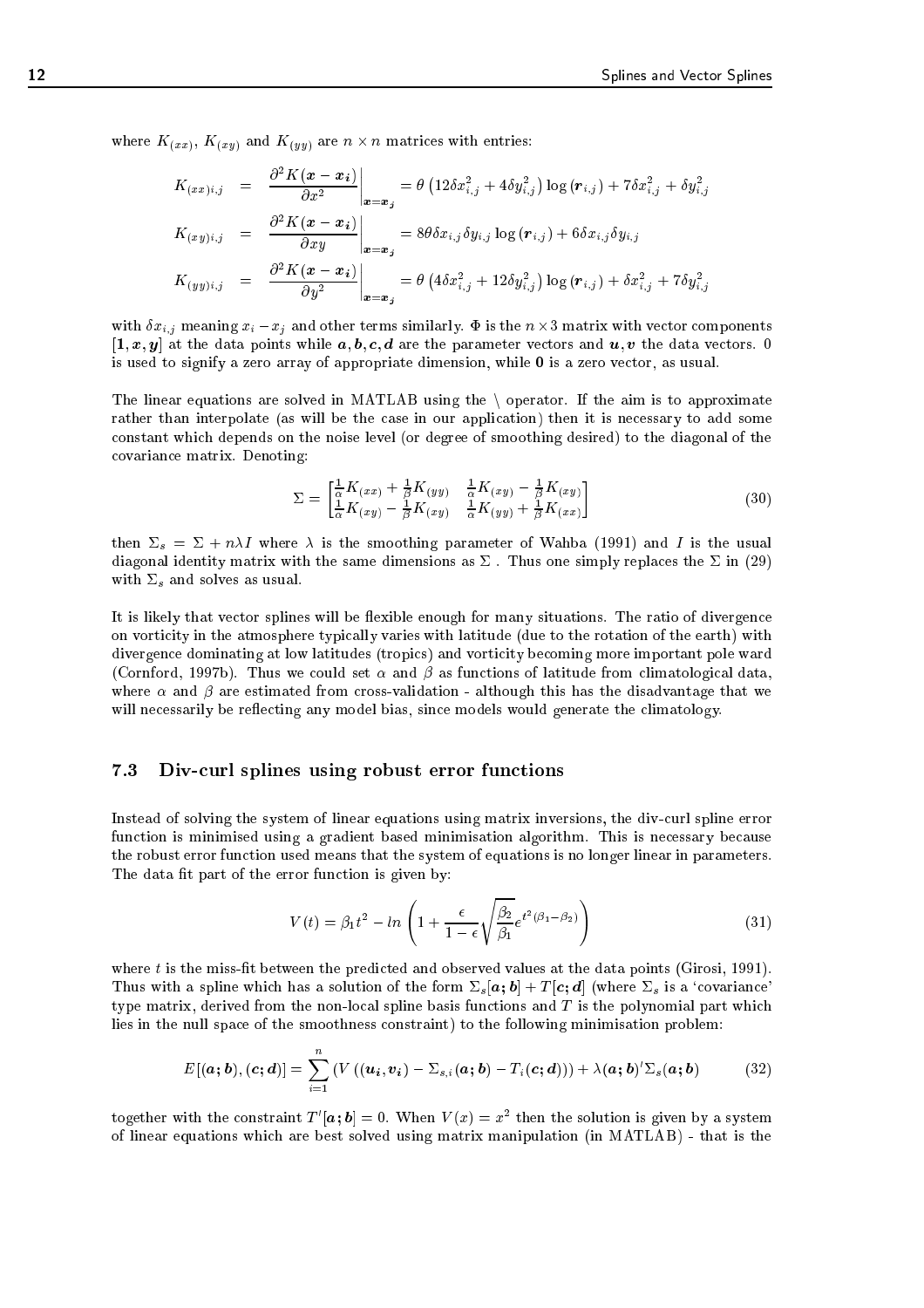

Figure 3: Plot of the robust error function

standard div-curl spline. Where we use more complex error functions (such as Equation 31) a matrix based minimisation is not possible. To solve this minimisation problem one needs to compute the derivatives of the error function with respect to the parameters and impose the constraint. I he constraint may either be imposed using a penalty function approach (which penalises  $T$   $[\boldsymbol{a}; \boldsymbol{b}]$ in the solution in such a way that  $T'[\boldsymbol{a};\boldsymbol{b}]\rightarrow 0)$  or Lagrange multipliers [ref? - Ian's notes].

The error function (31) has a shaped illustrated in Figure 3. It can be seen that as  $\beta_2$  gets smaller in relation to  $\beta_1$ , the error function becomes flatter away from a small region whose width is defined by  $\beta_1$ . The error function (especially with small  $\beta_2$  values) essentially 'ignores' those errors greater than a certain threshold, since for these larger errors there is a much smaller gradient of the error function. Thus large outliers will have little effect on the final solution - but this makes the result rather sensitive to the initial conditions. It may be possible to get around this with sensible initialisations using parameters from a non-robust div-curl spline for example.

The advantage of this error function is that we can fit a sensible spline to the data we have using a smoothing parameter that is quite small, and performing the operation only once. In the version I have implemented I have used scaled conjugate gradient descent for the first 50 iterations and then a succession of quasi-Newton calls for succeeding iterations. These iterations are required since I nave used a penaity function approach to ensure that  $I_0(a; b) = 0.$ 

## 7.4 Regularisation networks

We may find that while div-curl splines are elegant, the placement of the kernel centres at the observations may be suboptimal and the option to choose fewer centres than we have observations will be advantageous to the quality of the results and the speed of computation - especially in the case where the centres are placed using some quick method prior to optimisation (for example evenly spaced over the problem domain, or placed using k-means algorithms). We are thus getting rather close to the area of Radial Basis Function networks or Regularisation Networks (Girosi et al., 1995).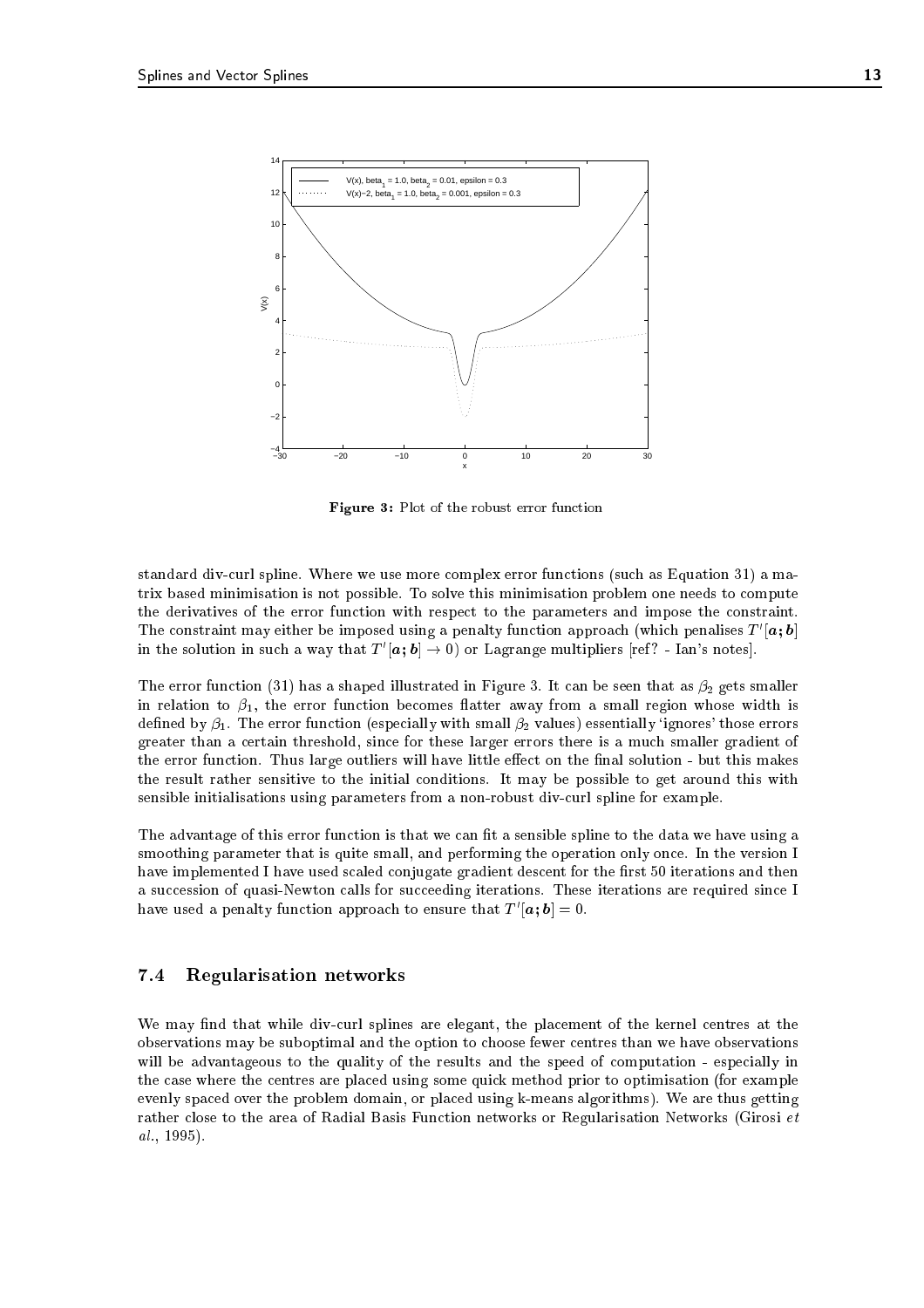This has also been implemented. The user is free to choose the number of basis functions (derived from the div-curl penalty) and the centres of these are set using a k-means algorithm so that they are reasonably spaced with respect to the data locations. In general, even for the most complex wind fields less than 10 basis functions are required, and preliminary results suggest 3 may be sufficient for most cases. By fixing the centres we retain the simplicity of the linear solution and get around trying to set the smoothing parameter which is anyway rather difficult to determine. We are left with the problem of the number and placement of basis functions.

## 7.5 Dealing with Ambiguous Solutions

So far we have assumed that we have selected the best vector from the model output (that is the model or observation system that generates the initial wind vectors) and that this unique value will be used to determine the spline parameters. In the context of scatterometer data assimilation we must include at least 2 and possibly four solutions when estimating the full wind field, since we are not able to retrieve unique wind vectors due to the intrinsic multi-modality of the solution (Thiria et al., 1993; Offiler, 1994). One method to try may be a random combination model such that we try all possible permutations of the first 2 solutions at each of the 361 points in the scene and pick the permutation with the smallest total penalty. This would involve fitting  $2^{361}$  splines a somewhat large number and not currently computationally feasible. Of course even then we may get the 180 degree alias solution so we may well need some heuristics to choose which sense the flow should be (based on climatology).

Since what we actually produce is  $P(u)$ , other methods could be envisaged such as fitting the spline to the  $n_s$  most probable vectors (where  $n_s \ll n$  the total number of observations) and then choosing the new vectors to add on the basis of the solution that best agrees with the current solution (although this would tend to propagate any errors in the initial  $n_s$  points. There is no principled basis for choosing  $n<sub>S</sub>$ . In general using this ad-hoc approach will lead to a series of heuristics with little statistical basis to their use - although this has been the dominant means of treating the ambiguity problem to date. A review of the use of various ambiguity removal algorithms is not appropriate here and will be given elsewhere, as will a overview of the problem in the framework of scatterometer data assimilation.

#### 8 **Conclusion**

This report has expanded on some of the ideas on which spline methods are based (particularly from the reproducing kernel perspective (Wahba, 1991)). The theory is useful to aid understanding, but not vital to the application, of any spline. Vector splines were introduced in two formulations, one over the sphere (Wahba, 1982) and the other in Cartesian space (Amodei and Benbourhim, 1991). Both are equivalent and it was shown that both could be modied by the addition of a robust error function, or a restriction on the number of basis functions used. Restricting the number of basis functions used places the technique into the Regularisation network framework of Girosi et al. (1995). The application of spline based techniques to scatterometer data was touched upon, but will be dealt with more fully elsewhere.